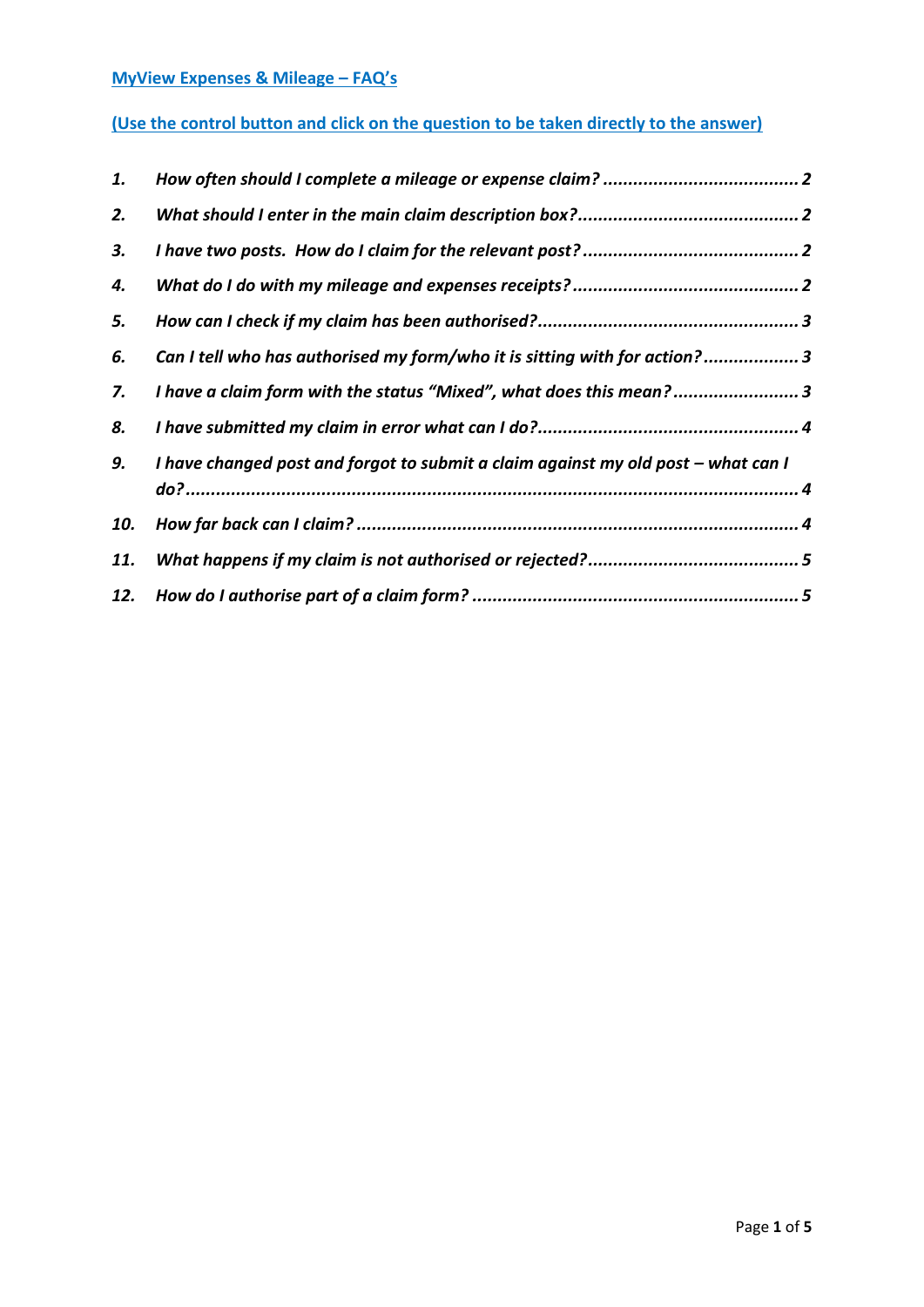#### <span id="page-1-0"></span>**1. How often should I complete a mileage or expense claim?**

- One claim should be submitted per month and not a form for each claim date. The **save for later** option should be used to enable you to add more dates throughout the month.
- When you have entered all claim dates for the month click **submit** to send this to your manager for authorisation.

### <span id="page-1-1"></span>**2. What should I enter in the main claim description box?**

- In the description field enter the month and year relevant to the claim i.e. October 2018.
- This will make it easier for authorising and checking historic forms.

#### <span id="page-1-2"></span>**3. I have two posts. How do I claim for the relevant post?**

- When you create a new claim you can select the post that you want to claim for from the drop down list.
	- o Click on **My Claims**
	- o **Create Mileage/Expenses Claim**
	- o The create expense claim form will appear
	- o The **Position** field will appear.
	- $\circ$  If you have more than one post the drop down can be used to select the appropriate post

#### <span id="page-1-3"></span>**4. What do I do with my mileage and expenses receipts?**

- Claim receipts can now be uploaded directly into MyView and attached to the claim.
- MyView will accept a scanned copy receipt or a photograph of a receipt. When you have scanned or taken the picture of the receipt you will have to save this in a temporary location to then upload into MyView.
- For **mileage claims** the receipt can be attached to the main claim. There is no requirement to attach a petrol receipt to each individual mileage line.
- For **expenses** the receipt should be attached to each individual line.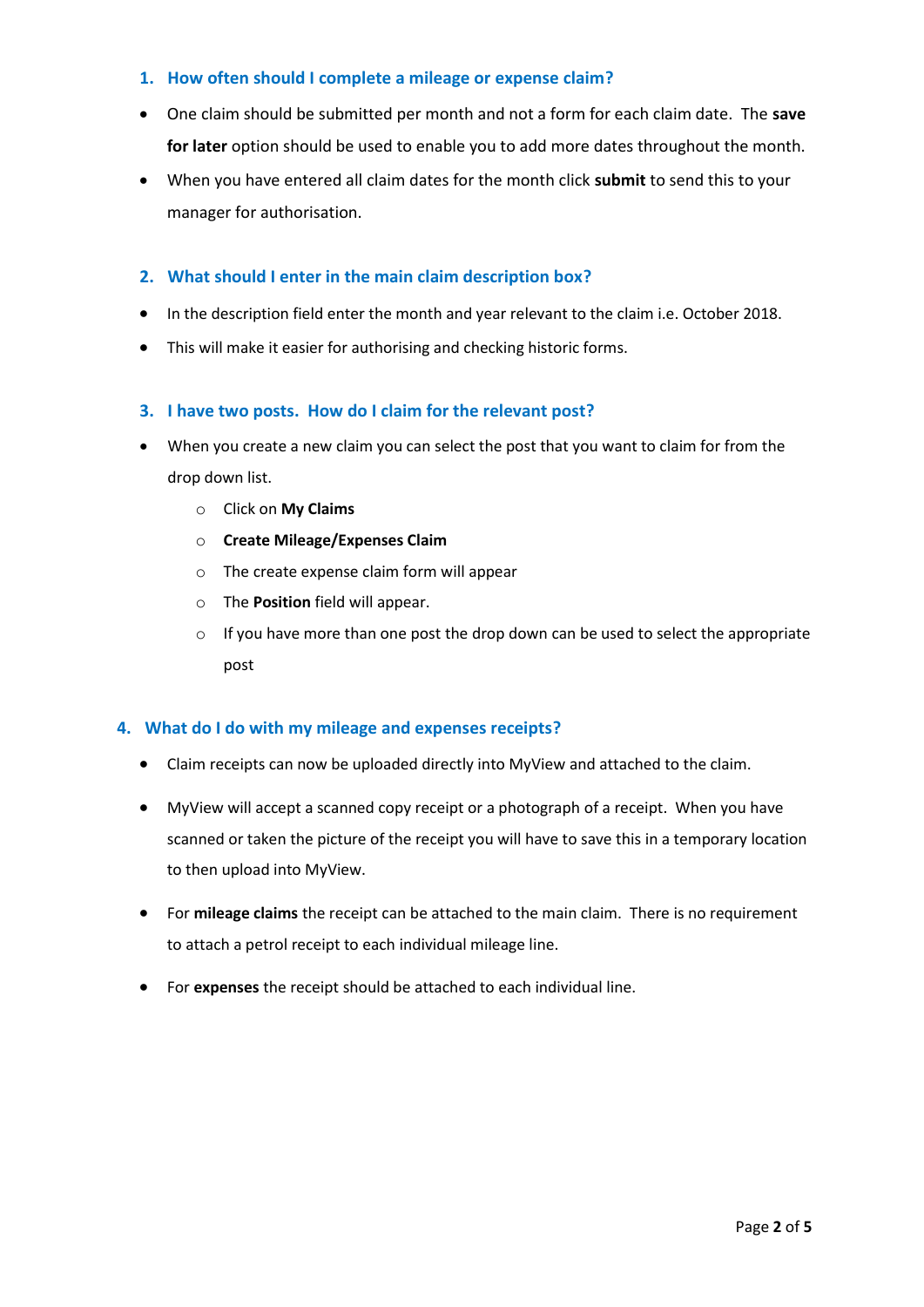#### <span id="page-2-0"></span>**5. How can I check if my claim has been authorised?**

- The **My Mileage/Expenses History** option can be used to check the status of your claim
- The status of the form can be seen clearly in the status column.
- Forms which has been authorised will have **Authorised** in green text in the status column
- Forms which have not been processed yet will have **Submitted** in orange text in the status column
- You will also receive an email when your claim has been authorised.

#### <span id="page-2-1"></span>**6. Can I tell who has authorised my form/who it is sitting with for action?**

- The **My Mileage/Expenses History** option can be used to check who has authorised a claim or who a claim is with for action.
- A list of all claims will appear. The status field will indicate if they have been authorised or are still submitted and awaiting action.
- To check a particular claim click on the form name under **Description**
- The details of the claim will appear.
- In the top left hand corner is a section called **Authorisation Progress**
- The status will be green if authorised and orange if submitted and awaiting action
- Click on the green/orange round button to view the authorisation status details
- If the form has been authorised/rejected details will appear to show who the authoriser was and the date and time processed.
- If the form is pending authorisation the status will show which manager the form is sitting with for action.

#### <span id="page-2-2"></span>**7. I have a claim form with the status "Mixed", what does this mean?**

- The expenses and mileage module allows managers to partially authorise a claim form rather than having to reject the whole claim if there is an issue with an individual line(s).
- If a claim form has been partially authorised it will have a status of **Mixed**
- When a claim form has been partially authorised you will receive an email to say your claim has been rejected. The rejection notes should mention that only part of the claim has been rejected.
- To check a partially authorised claim click on **My Claims,** then **My Mileage/Expenses History**
- Look for the claim which has the status **Mixed** and click on the form name
- The claim form will have been split into two sections **rejected** and **authorised**
- Under the rejected section click on **Reopen** and use the **Edit button** to amend as necessary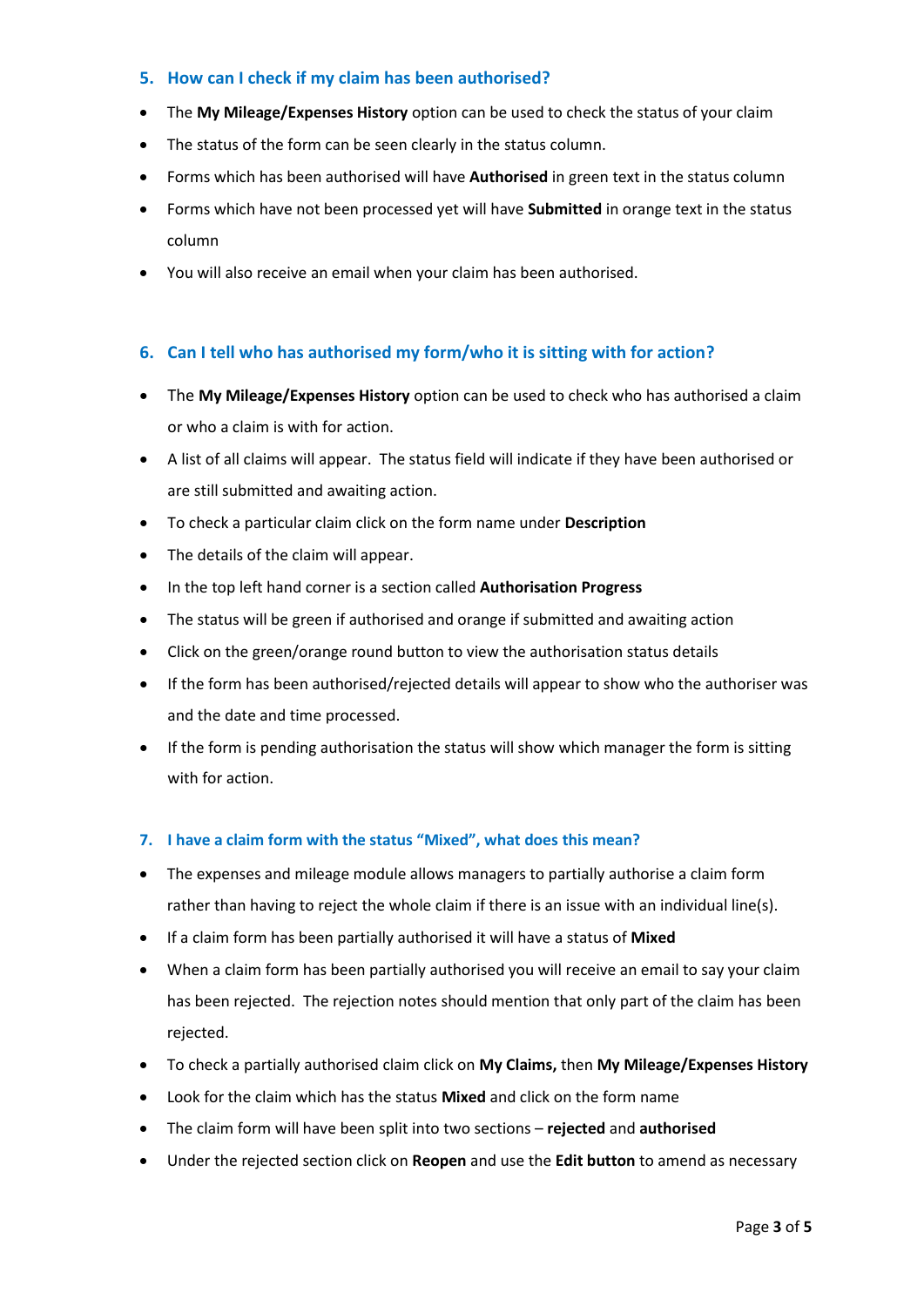- When you are happy that the line has been amended accordingly click on **Submit** to resubmit the amended line.
- The lines which has already been authorised will not be resubmitted.

#### <span id="page-3-0"></span>**8. I have submitted my claim in error what can I do?**

- If you have submitted a claim form in error you can withdraw this as long as the form has not been authorised. When a form has been authorised it can no longer be withdrawn
- Click on **My Claims**, then **My Mileage/Expenses History**
- The form history page will be displayed
- Click on the form name under **Description** to open the relevant form you wish to withdraw
- Click on the **Withdraw** button which appears at the right hand side of the form
- The status will change from **Submitted** to **Open**
- The form can now be amended as necessary and submitted or saved for amendment at a later date
- If your claim form has already been authorised you should speak to your manager and contact the payroll department [\(payroll@falkirk.gov.uk\)](mailto:payroll@falkirk.gov.uk) to explain a claim has been submitted in error.

## <span id="page-3-1"></span>**9. I have changed post and forgot to submit a claim against my old post – what can I do?**

- The expenses and mileage module has been enhanced to allow you to submit a claim against a previous post.
- The claim must be submitted within 3 months of leaving the post.
- To do so please ensure you select the correct post in the **Position** field when creating your claim.
- The claim will go to your previous manager and you may wish to contact them in advance to explain the reason for the late claim.

#### <span id="page-3-2"></span>**10. How far back can I claim?**

- Claims should be submitted on a monthly basis. A claim for November should be submitted in December.
- In exceptional circumstances, claims submitted more than two months after the end of the calendar month to which the claim relates will only be paid if authorised by the Chief Officer, and accompanied by a memo from the Chief Officer outlining the reason for the delay.